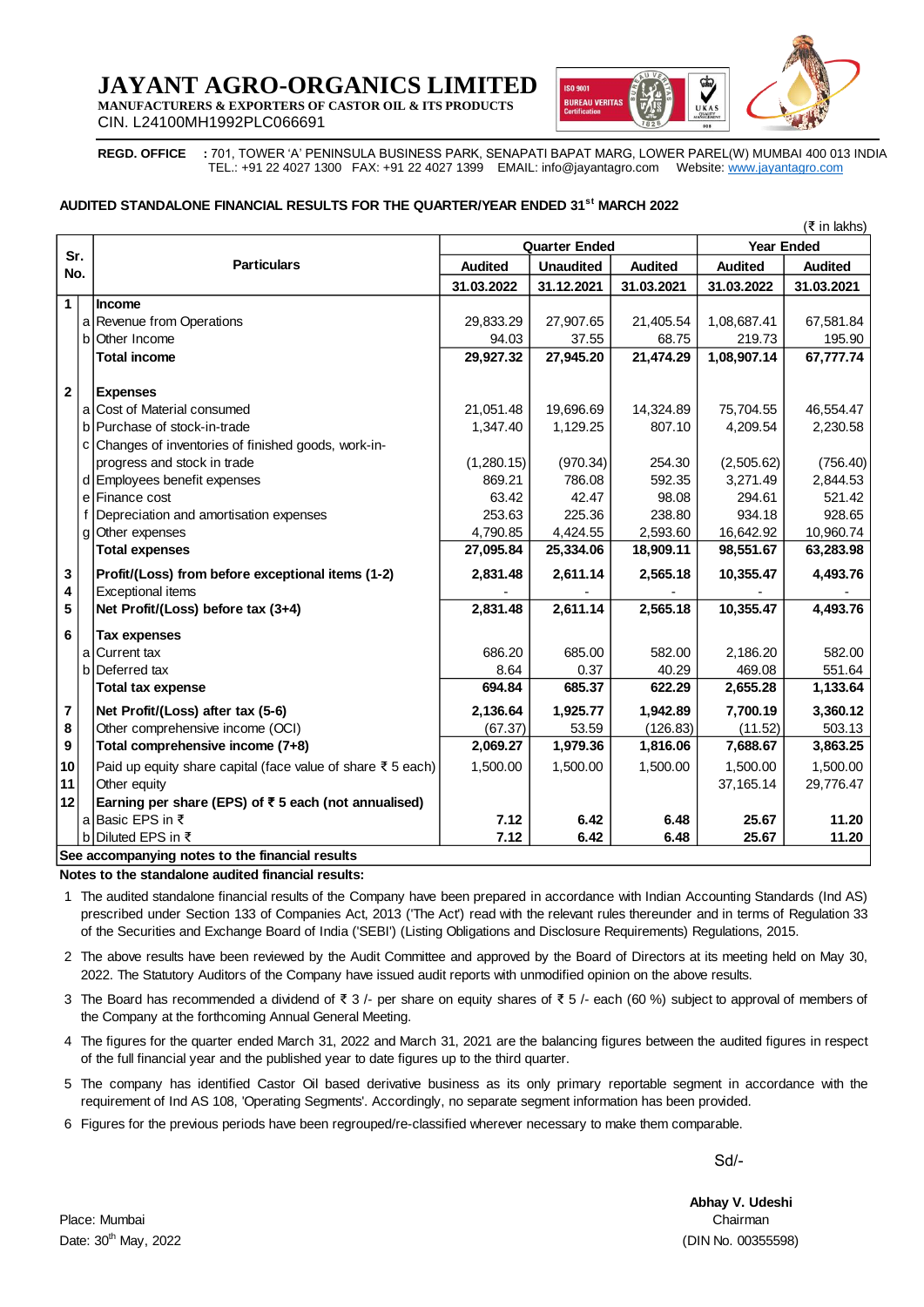# **JAYANT AGRO-ORGANICS LIMI**

**MANUFACTURERS & EXPORTERS OF CASTOR OIL & ITS PRODUCTS**



CIN. L24100MH1992PLC066691

**REGD. OFFICE :** 701, TOWER 'A' PENINSULA BUSINESS PARK, SENAPATI BAPAT MARG, LOWER PAREL(W) MUMBAI 400 013 INDIA TEL.: +91 22 4027 1300 FAX: +91 22 4027 1399 EMAIL: [info@jayantagro.com](mailto:info@jayantagro.com) Website: [www.jayantagro.com](http://www.jayantagro.com/)

#### **AUDITED CONSOLIDATED FINANCIAL RESULTS FOR THE QUARTER/YEAR ENDED 31s t MARCH 2022**

|                                                      | (₹ in lakhs)                                    |                                                                                                                                    |                                                                                                                             |                  |                   |                |                |  |  |  |  |
|------------------------------------------------------|-------------------------------------------------|------------------------------------------------------------------------------------------------------------------------------------|-----------------------------------------------------------------------------------------------------------------------------|------------------|-------------------|----------------|----------------|--|--|--|--|
| Sr.                                                  |                                                 |                                                                                                                                    |                                                                                                                             | Quarter Ended    | <b>Year Ended</b> |                |                |  |  |  |  |
| No.                                                  |                                                 | <b>Particulars</b>                                                                                                                 | <b>Audited</b>                                                                                                              | <b>Unaudited</b> | <b>Audited</b>    | <b>Audited</b> | <b>Audited</b> |  |  |  |  |
|                                                      |                                                 |                                                                                                                                    | 31.03.2022                                                                                                                  | 31.12.2021       | 31.03.2021        | 31.03.2022     | 31.03.2021     |  |  |  |  |
| $\mathbf{1}$                                         |                                                 | Income                                                                                                                             |                                                                                                                             |                  |                   |                |                |  |  |  |  |
|                                                      | a                                               | Revenue from Operations                                                                                                            | 59,324.97                                                                                                                   | 71,265.73        | 48,420.13         | 2,58,934.41    | 1,63,885.32    |  |  |  |  |
|                                                      | b                                               | Other Income                                                                                                                       | 78.46                                                                                                                       | 14.82            | 46.05             | 138.10         | 136.57         |  |  |  |  |
|                                                      |                                                 | <b>Total income</b>                                                                                                                | 59,403.43                                                                                                                   | 71,280.55        | 48,466.18         | 2,59,072.51    | 1,64,021.89    |  |  |  |  |
| $\overline{2}$                                       |                                                 |                                                                                                                                    |                                                                                                                             |                  |                   |                |                |  |  |  |  |
|                                                      |                                                 | <b>Expenses</b><br>a Cost of Material consumed                                                                                     | 45,860.46                                                                                                                   | 49,784.31        | 33,750.31         | 1,86,362.44    | 1,14,955.49    |  |  |  |  |
|                                                      |                                                 | b Purchase of stock-in-trade                                                                                                       | 3,730.38                                                                                                                    | 5,300.65         | 5,699.30          | 36,539.02      | 20,716.45      |  |  |  |  |
|                                                      |                                                 | c Changes of inventories of finished goods, work-in-progress                                                                       |                                                                                                                             |                  |                   |                |                |  |  |  |  |
|                                                      |                                                 | and stock in trade                                                                                                                 | (683.27)                                                                                                                    | 5,391.64         | 155.36            | (6, 549.78)    | (1,759.32)     |  |  |  |  |
|                                                      |                                                 | d Employees benefit expenses                                                                                                       | 1,251.60                                                                                                                    | 1,147.52         | 855.16            | 4,738.22       | 4,098.48       |  |  |  |  |
|                                                      |                                                 | e Finance cost                                                                                                                     | 251.35                                                                                                                      | 323.58           | 345.32            | 1,571.48       | 1,441.42       |  |  |  |  |
|                                                      | f                                               | Depreciation and amortisation expenses                                                                                             | 369.35                                                                                                                      | 331.05           | 347.03            | 1,365.09       | 1,348.74       |  |  |  |  |
|                                                      |                                                 | g Other expenses                                                                                                                   | 5,291.20                                                                                                                    | 5,912.42         | 4,033.16          | 22,648.78      | 16,164.50      |  |  |  |  |
|                                                      |                                                 | <b>Total expenses</b>                                                                                                              | 56,071.07                                                                                                                   | 68,191.17        | 45,185.65         | 2,46,675.25    | 1,56,965.77    |  |  |  |  |
| 3                                                    |                                                 | Profit/(Loss) from before exceptional items (1-2)                                                                                  | 3,332.36                                                                                                                    | 3,089.38         | 3,280.53          | 12,397.26      | 7,056.12       |  |  |  |  |
| 4                                                    |                                                 | <b>Exceptional items</b>                                                                                                           |                                                                                                                             |                  |                   |                |                |  |  |  |  |
| 5                                                    |                                                 | Net Profit/(Loss) before tax (3+4)                                                                                                 | 3,332.36                                                                                                                    | 3,089.38         | 3,280.53          | 12,397.26      | 7,056.12       |  |  |  |  |
|                                                      |                                                 |                                                                                                                                    |                                                                                                                             |                  |                   |                |                |  |  |  |  |
| 6                                                    |                                                 | Tax expenses                                                                                                                       |                                                                                                                             |                  |                   |                |                |  |  |  |  |
|                                                      | a                                               | <b>Current tax</b>                                                                                                                 | 815.43                                                                                                                      | 800.24           | 806.72            | 2,726.39       | 810.59         |  |  |  |  |
|                                                      |                                                 | b Deferred tax                                                                                                                     | 8.93                                                                                                                        | 15.03            | 53.81             | 462.58         | 1,019.56       |  |  |  |  |
|                                                      |                                                 | <b>Total tax expense</b>                                                                                                           | 824.36                                                                                                                      | 815.27           | 860.53            | 3,188.97       | 1,830.15       |  |  |  |  |
| 7                                                    |                                                 | Net Profit/(Loss) after tax (5-6)                                                                                                  | 2,508.00                                                                                                                    | 2,274.11         | 2,420.00          | 9,208.29       | 5,225.97       |  |  |  |  |
| 8                                                    |                                                 | Share of profit/(loss) of joint ventures/associates (net)                                                                          | 19.00                                                                                                                       | 9.31             | 10.36             | 30.46          | 38.08          |  |  |  |  |
| 9                                                    |                                                 | Net Profit/(Loss) after tax and share in profit/(loss) of                                                                          |                                                                                                                             |                  |                   |                |                |  |  |  |  |
|                                                      |                                                 | joint ventures/ associates (7+8) (PAT)                                                                                             | 2,527.00                                                                                                                    | 2,283.42         | 2,430.36          | 9,238.75       | 5,264.05       |  |  |  |  |
|                                                      |                                                 | Attributed to:                                                                                                                     |                                                                                                                             |                  |                   |                |                |  |  |  |  |
|                                                      | а                                               | Owners of the Company                                                                                                              | 2,433.02                                                                                                                    | 2,195.08         | 2,310.38          | 8,858.15       | 4,799.42       |  |  |  |  |
|                                                      |                                                 | b Non-controlling interests                                                                                                        | 93.98                                                                                                                       | 88.34            | 119.98            | 380.60         | 464.63         |  |  |  |  |
| 10                                                   |                                                 | Other comprehensive income (OCI)                                                                                                   | 1.78                                                                                                                        | 65.70            | (193.18)          | 18.51          | 792.42         |  |  |  |  |
| 11                                                   |                                                 | Total comprehensive income (9+10)                                                                                                  | 2,528.78                                                                                                                    | 2,349.12         | 2,237.18          | 9,257.26       | 6,056.47       |  |  |  |  |
|                                                      |                                                 | Attributed to:                                                                                                                     |                                                                                                                             |                  |                   |                |                |  |  |  |  |
|                                                      | a                                               | Owners of the Company                                                                                                              | 2,417.57                                                                                                                    | 2,257.77         | 2,133.71          | 8,869.18       | 5,519.80       |  |  |  |  |
|                                                      |                                                 | b Non-controlling interests                                                                                                        | 111.21                                                                                                                      | 91.35            | 103.47            | 388.08         | 536.67         |  |  |  |  |
| 12                                                   |                                                 | Paid up equity share capital (face value of share ₹ 5 each)                                                                        | 1,500.00                                                                                                                    | 1,500.00         | 1,500.00          | 1,500.00       | 1,500.00       |  |  |  |  |
| 13                                                   |                                                 | Other equity                                                                                                                       |                                                                                                                             |                  |                   | 45,136.90      | 36,567.71      |  |  |  |  |
| 14                                                   |                                                 | Earning per share (EPS) of $\overline{\epsilon}$ 5 each (not annualised)                                                           |                                                                                                                             |                  |                   |                |                |  |  |  |  |
|                                                      |                                                 | a Basic EPS in ₹                                                                                                                   | 8.11                                                                                                                        | 7.32             | 7.70              | 29.53          | 16.00          |  |  |  |  |
|                                                      |                                                 | b Diluted EPS in ₹                                                                                                                 | 8.11                                                                                                                        | 7.32             | 7.70              | 29.53          | 16.00          |  |  |  |  |
|                                                      | See accompanying notes to the financial results |                                                                                                                                    |                                                                                                                             |                  |                   |                |                |  |  |  |  |
| Notes to the consolidated audited financial results: |                                                 |                                                                                                                                    |                                                                                                                             |                  |                   |                |                |  |  |  |  |
|                                                      |                                                 |                                                                                                                                    |                                                                                                                             |                  |                   |                |                |  |  |  |  |
|                                                      |                                                 | 1 The audited consolidated financial results of the Company have been prepared in accordance with Indian Accounting Standards (Ind |                                                                                                                             |                  |                   |                |                |  |  |  |  |
|                                                      |                                                 |                                                                                                                                    | AS) prescribed under Section 133 of Companies Act, 2013 ('The Act') read with the relevant rules thereunder and in terms of |                  |                   |                |                |  |  |  |  |

1 The audited consolidated financial results of the Company have been prepared in accordance with Indian Accounting Standards (Ind accompanying notes to the financial results<br>
accompanying notes to the financial results:<br>
The audited consolidated financial results of the Company have been prepared in accordance with Indian Accounting Standards (Ind<br>
A accompanying notes to the financial results:<br>Regulation 33 of the consolidated financial results of the Company have been prepared in accordance with Indian Accounting Standards (Ind<br>AS) prescribed under Section 133 of Com 2015.

2 The above results have been reviewed by the Audit Committee and approved by the Board of Directors at its meeting held on May 30, Regulation 33 of the Securities and Exchange Board of India ('SEBI') (Listing Obligations and Disclosure Requirements) Regulations,<br>2015.<br>The above results have been reviewed by the Audit Committee and approved by the Boa 2022. The Statutory Auditors of the Company have issued audit reports with unmodified opinion on the above results.

3 of the Company at the forthcoming Annual General Meeting.

4 The figures for the quarter ended March 31, 2022 and March 31, 2021 are the balancing figures between the audited figures in The above results have been reviewed by the Audit Committee and approved by the Board of Directors at its meeting held on May 30, 2022. The Statutory Auditors of the Company have issued audit reports with unmodified opini respect of the full financial year and the published year to date figures up to the third quarter.

5 Figures for the previous periods have been regrouped/re-classified wherever necessary to make them comparable.

Sd/-

**Abhay V. Udeshi**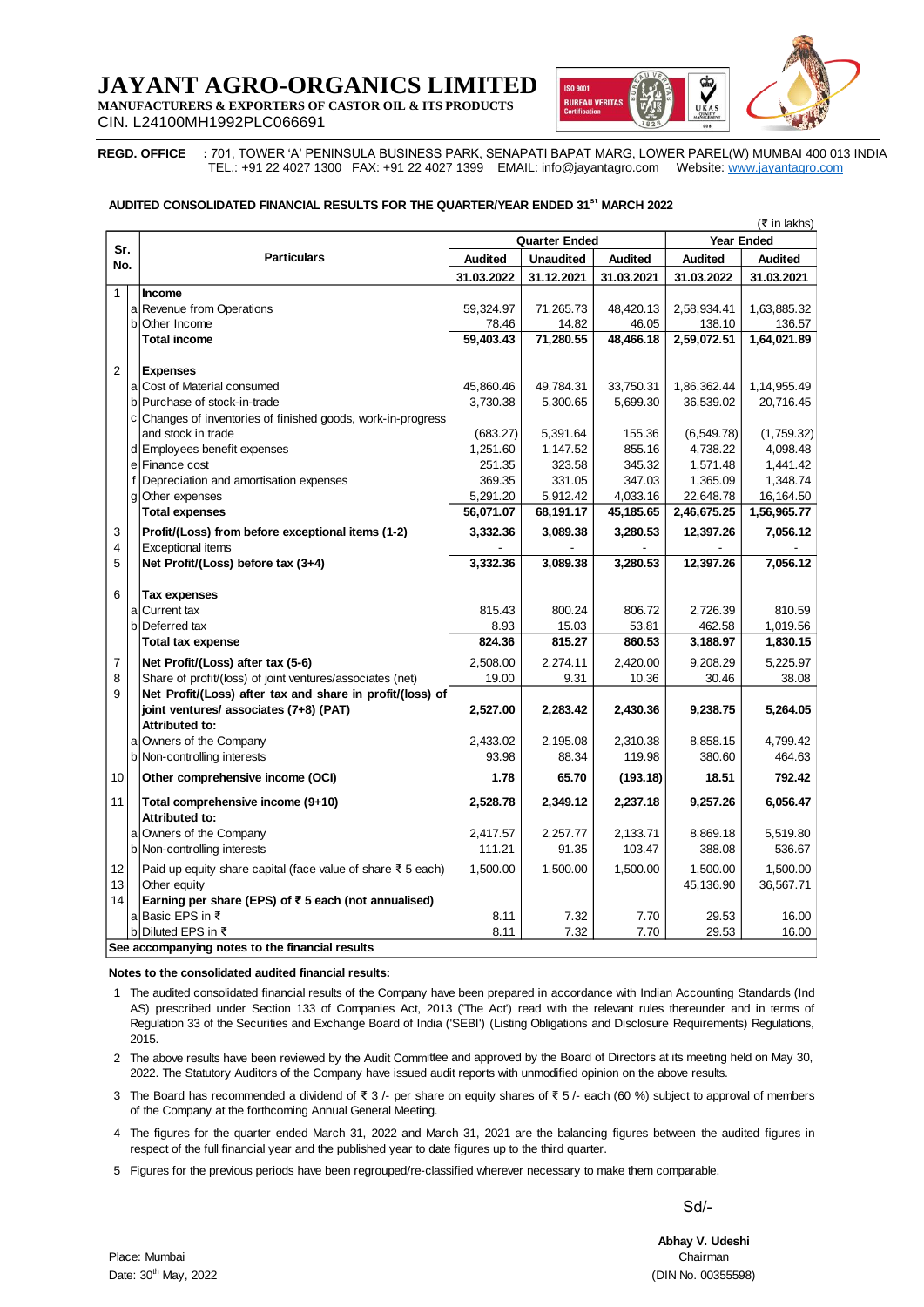## **JAYANT AGRO-ORGANICS LIMITED MANUFACTURERS & EXPORTERS OF CASTOR OIL & ITS PRODUCTS**



CIN. L24100MH1992PLC066691

**REGD. OFFICE :** 701, TOWER 'A' PENINSULA BUSINESS PARK, SENAPATI BAPAT MARG, LOWER PAREL(W) MUMBAI 400 013 INDIA TEL.: +91 22 4027 1300 FAX: +91 22 4027 1399 EMAIL: [info@jayantagro.com](mailto:info@jayantagro.com)  Website: [www.jayantagro.com](http://www.jayantagro.com/)

#### **AUDITED STATEMENT OF ASSETS & LIABILITIES**

| (₹ in lakhs)                                   |                                          |                        |                        |                        |  |  |
|------------------------------------------------|------------------------------------------|------------------------|------------------------|------------------------|--|--|
|                                                | <b>CONSOLIDATED</b><br><b>STANDALONE</b> |                        |                        |                        |  |  |
|                                                |                                          |                        |                        |                        |  |  |
| <b>Particulars</b>                             | As at 31 <sup>st</sup>                   | As at 31 <sup>st</sup> | As at 31 <sup>st</sup> | As at 31 <sup>st</sup> |  |  |
|                                                | <b>March 2022</b>                        | March 2021             |                        | March 2022 March 2021  |  |  |
|                                                | (Audited)                                | (Audited)              | (Audited)              | (Audited)              |  |  |
| <b>ASSETS</b>                                  |                                          |                        |                        |                        |  |  |
| <b>Non-Current Assets</b>                      |                                          |                        |                        |                        |  |  |
| Property, plant and equipment                  | 16,961.02                                | 16,041.97              | 22,589.00              | 21,383.62              |  |  |
| Right to use of asset                          | 37.47                                    | 23.19                  | 165.36                 | 273.90                 |  |  |
| Intangible assets                              |                                          | 0.69                   |                        | 0.69                   |  |  |
| Capital work-in-progress                       | 1,088.22                                 | 1,897.18               | 1,223.62               | 1,923.21               |  |  |
| <b>Financial assets</b>                        |                                          |                        |                        |                        |  |  |
| Investments                                    | 1,601.15                                 | 1,541.15               | 1,096.95               | 1,066.49               |  |  |
| Loans                                          | 6.95                                     | 6.06                   | 8.01                   | 7.48                   |  |  |
| Other financial assets                         | 641.99                                   | 491.96                 | 668.33                 | 512.56                 |  |  |
| Income tax assets (net)                        | 870.98                                   | 882.71                 | 1,052.02               | 1,009.10               |  |  |
| Other non-current assets                       | 49.41                                    | 24.64                  | 278.87                 | 279.18                 |  |  |
| <b>Current Assets</b>                          |                                          |                        |                        |                        |  |  |
| Inventories                                    | 11,576.15                                | 10,481.84              | 31,164.32              | 21,572.83              |  |  |
| <b>Financial Assets</b>                        |                                          |                        |                        |                        |  |  |
| Trade Receivables                              | 10,578.12                                | 9,202.87               | 14,465.82              | 15,740.57              |  |  |
| Cash and Cash Equivalents                      | 1,492.23                                 | 230.78                 | 1,870.37               | 646.10                 |  |  |
| Loans                                          | 8.17                                     | 5.04                   | 9.41                   | 6.53                   |  |  |
| Other financial assets                         | 192.03                                   | 239.23                 | 246.95                 | 295.70                 |  |  |
| <b>Other Current Assets</b>                    | 2,835.40                                 | 915.09                 | 3,650.69               | 3,041.46               |  |  |
| <b>Total Assets</b>                            | 47,939.30                                | 41,984.38              | 78,489.71              | 67,759.42              |  |  |
| <b>EQUITY AND LIABILITIES</b>                  |                                          |                        |                        |                        |  |  |
| <b>Equity</b>                                  |                                          |                        |                        |                        |  |  |
| <b>Equity Share Capital</b>                    | 1,500.00                                 | 1,500.00               | 1,500.00               | 1,500.00               |  |  |
| Other Equity                                   | 37, 165. 14                              | 29,776.47              | 45,136.90              | 36,567.71              |  |  |
| Minority Interest                              |                                          |                        | 2,834.06               | 2,445.98               |  |  |
| Liabilities                                    |                                          |                        |                        |                        |  |  |
| <b>Non-Current Liabilities</b>                 |                                          |                        |                        |                        |  |  |
| <b>Financial Liabilities</b>                   |                                          |                        |                        |                        |  |  |
| Borrowings                                     | 267.40                                   | 727.05                 | 267.40                 | 727.05                 |  |  |
| Lease Rent Liabilities                         | 21.90                                    |                        | 21.90                  | 150.82                 |  |  |
| <b>Other Financial Liabilities</b>             | 14.35                                    | 14.32                  | 14.35                  | 14.32                  |  |  |
| Provisions                                     | 260.54                                   | 323.14                 | 449.75                 | 513.77                 |  |  |
| Deferred Tax Liabilities (Net)                 | 2,094.22                                 | 1,605.86               | 2,883.90               | 2,403.77               |  |  |
| <b>Current Liabilities</b>                     |                                          |                        |                        |                        |  |  |
| <b>Financial Liabilities</b>                   |                                          |                        |                        |                        |  |  |
| <b>Borrowings</b>                              | 2,862.93                                 | 4,827.84               | 14,427.12              | 15,517.59              |  |  |
| Lease Rent Liabilities                         | 20.32                                    | 25.72                  | 177.47                 | 158.44                 |  |  |
| <b>Trade Payables</b>                          |                                          |                        |                        |                        |  |  |
| (i) Total Outstanding Dues of Micro            |                                          |                        |                        |                        |  |  |
| <b>Enterprises and Small Enterprises</b>       | 572.32                                   | 300.68                 | 2,650.89               | 2,166.86               |  |  |
| (ii) Total Outstanding Dues of Creditors other |                                          |                        |                        |                        |  |  |
| than micro Enterprises and Small Enterprises   | 1,990.31                                 | 1,779.64               | 6,366.12               | 4,043.23               |  |  |
| <b>Other Financial Liabilities</b>             | 585.03                                   | 362.04                 | 770.25                 | 559.26                 |  |  |
| <b>Other Current Liabilities</b>               | 223.14                                   | 184.66                 | 514.96                 | 331.42                 |  |  |
| Current Tax Liabilities(net)                   | 160.47                                   | 340.11                 | 160.47                 | 340.19                 |  |  |
| Provisions                                     | 201.23                                   | 216.86                 | 314.17                 | 319.02                 |  |  |
| <b>Total Equity and Liabilities</b>            | 47,939.30                                | 41,984.38              | 78,489.71              | 67,759.42              |  |  |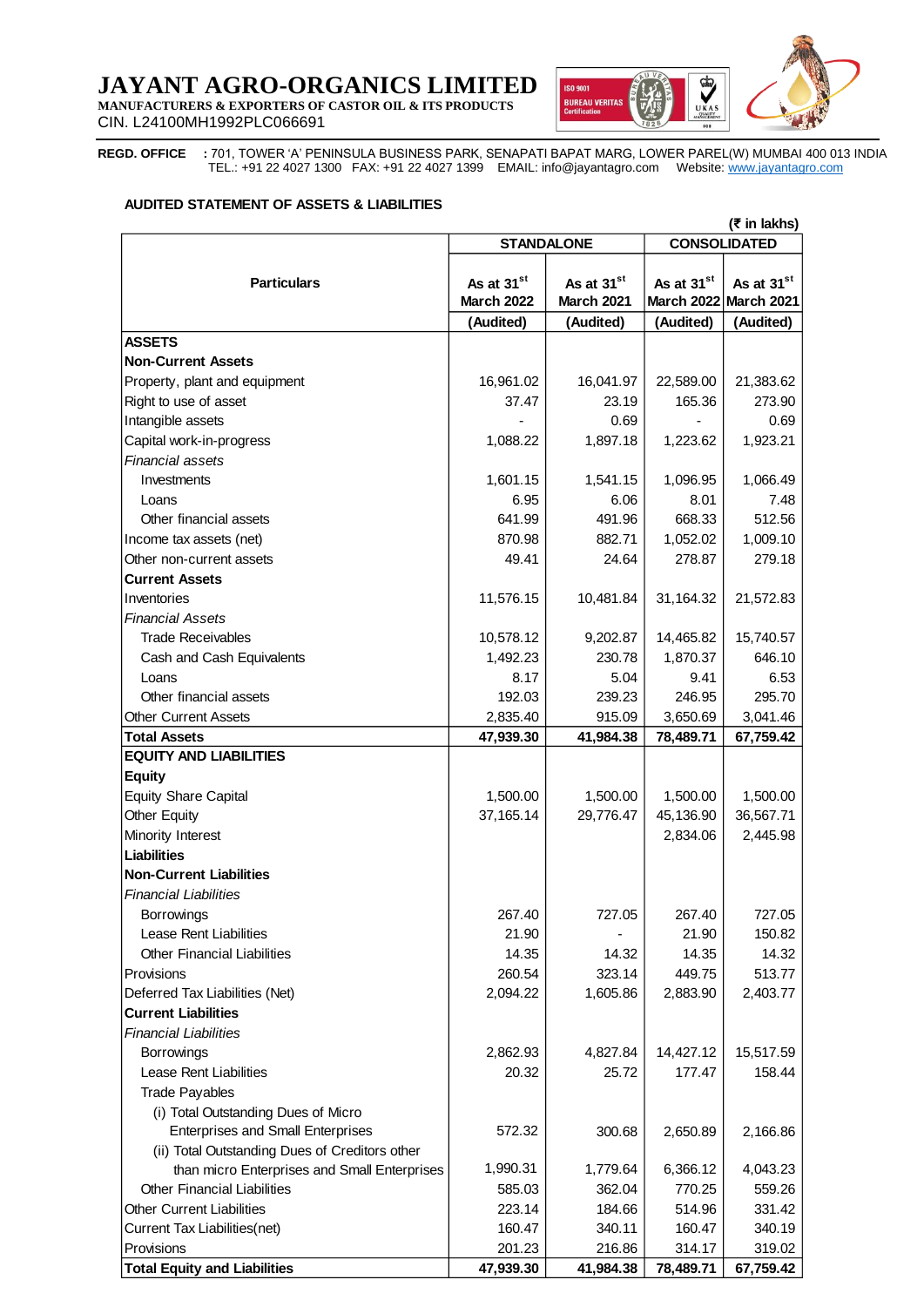## **JAYANT AGRO-ORGANICS LIMITED MANUFACTURERS & EXPORTERS OF CASTOR OIL & ITS PRODUCTS**



CIN. L24100MH1992PLC066691

**REGD. OFFICE :** 701, TOWER 'A' PENINSULA BUSINESS PARK, SENAPATI BAPAT MARG, LOWER PAREL(W) MUMBAI 400 013 INDIA TEL.: +91 22 4027 1300 FAX: +91 22 4027 1399 EMAIL: [info@jayantagro.com](mailto:info@jayantagro.com)  Website: [www.jayantagro.com](http://www.jayantagro.com/)

### **AUDITED CASH FLOW STATEMENT FOR THE YEAR ENDED MARCH 31, 2022**

|                                                                |                          | $(5$ in lakhs)<br>Consolidated<br><b>Standalone</b> |                          |             |  |
|----------------------------------------------------------------|--------------------------|-----------------------------------------------------|--------------------------|-------------|--|
| <b>Particulars</b>                                             | 31.03.2022<br>31.03.2021 |                                                     | 31.03.2022<br>31.03.2021 |             |  |
|                                                                | (Audited)                | (Audited)                                           | (Audited)                | (Audited)   |  |
| <b>Cash Flow from Operating Activities</b><br>A                |                          |                                                     |                          |             |  |
| Net Profit Before Tax                                          | 10,355.47                | 4,493.76                                            | 12,427.72                | 7,094.20    |  |
|                                                                |                          |                                                     |                          |             |  |
| Adjustments for:                                               |                          |                                                     |                          |             |  |
| Depreciation & Amortisation Expense                            | 934.18                   | 928.65                                              | 1,365.09                 | 1,348.74    |  |
| Gain on Fair Valuation of Investments                          |                          |                                                     | (30.46)                  | (38.08)     |  |
| Provision for Doubtful Debts                                   |                          | 1,958.43                                            |                          | 1,958.43    |  |
| <b>IND AS Adjustments</b>                                      | 3.67                     |                                                     | 3.67                     |             |  |
| Loss/(Profit) on Sale of Investments                           | (1.86)                   |                                                     | (1.86)                   |             |  |
| Loss/(Profit) on Sale of Assets                                | (2.17)                   | (1.89)                                              | (2.17)                   | (0.40)      |  |
| Interest Received                                              | (8.90)                   | (31.63)                                             | (15.25)                  | (38.07)     |  |
| Dividend Received                                              | (0.25)                   | (0.25)                                              | (0.25)                   | (0.25)      |  |
| <b>Interest Paid</b>                                           | 294.61                   | 521.42                                              | 1,571.48                 | 1,441.42    |  |
| <b>Operating Profit before Working Capital Changes</b>         | 11,574.74                | 7,868.48                                            | 15,317.96                | 11,765.98   |  |
| Adjusted for:                                                  |                          |                                                     |                          |             |  |
| (Increase)/Decrease In Inventories                             | (1,094.32)               |                                                     | (9,591.49)               | (6,497.60)  |  |
|                                                                |                          | (1,421.48)                                          |                          |             |  |
| (Increase)/Decrease In Trade Receivables                       | (1,375.25)               | (2,292.06)                                          | 1,274.75                 | (1,865.27)  |  |
| (Increase)/Decrease In Current Loan                            | (3.14)                   | (1.10)                                              | (2.89)                   | 0.76        |  |
| (Increase)/Decrease In Non Current Loan                        | (0.89)                   | 1.36                                                | (0.53)                   | 3.90        |  |
| (Increase)/Decrease In Other Current Financials Assets         | 34.32                    | 361.08                                              | 52.73                    | 309.72      |  |
| (Increase)/Decrease In Other Non Current Financials Assets     | (150.03)                 | 94.18                                               | (155.77)                 | 94.24       |  |
| (Increase)/Decrease In Other Current Assets                    | (1,921.10)               | 701.26                                              | (617.04)                 | (5.36)      |  |
| (Increase)/Decrease In Other Non Current Assets                | (24.77)                  | 211.80                                              | 0.31                     | 172.04      |  |
| Increase/(Decrease) In Trade Payables                          | 482.31                   | (47.05)                                             | 2,806.92                 | 1,814.32    |  |
| Increase/(Decrease) In Other Financial Liabilities             | 167.78                   | (820.79)                                            | 181.13                   | (1, 296.64) |  |
| Increase/(Decrease) In Other Non Current Financial Liabilities | 0.03                     | 4.61                                                | 0.03                     | 4.61        |  |
| Increase/(Decrease) In Non Current Provision                   | 14.04                    | 10.52                                               | 5.73                     | 2.86        |  |
| Increase/(Decrease) In Current Provision                       | (15.63)                  | 3.33                                                | (4.85)                   | (8.36)      |  |
| Increase/(Decrease) In Other Current Liabilities               | 38.48                    | 24.23                                               | 183.54                   | 29.48       |  |
| <b>Cash Generated from Operation</b>                           | 7,726.58                 | 4,698.35                                            | 9,450.55                 | 4,524.67    |  |
| <b>Less: Taxes Paid</b>                                        | (2,354.11)               | (280.83)                                            | (2,949.02)               | (512.01)    |  |
| <b>Net Cash from Operating Activities</b>                      | 5,372.47                 | 4,417.52                                            | 6,501.52                 | 4,012.67    |  |
|                                                                |                          |                                                     |                          |             |  |
| <b>Cash Flow from Investing Activities</b>                     |                          |                                                     |                          |             |  |
| Purchase of Fixed Assets                                       | (1,064.35)               | (549.09)                                            | (1,768.14)               | (637.77)    |  |
| Sale of Fixed Assets                                           | 5.00                     | 3.35                                                | 5.00                     | 12.95       |  |
| Purchase of Investment                                         | (60.00)                  |                                                     |                          |             |  |
| Sale of Investment                                             | 1.86                     |                                                     | 1.86                     |             |  |
| <b>Dividend Received</b>                                       | 0.25                     | 0.25                                                | 0.25                     | 0.25        |  |
| Interest Received                                              | 8.90                     | 31.63                                               | 15.25                    | 38.07       |  |
| Net Cash from /(used in) Investing Activities                  | (1, 108.34)              | (513.85)                                            | (1,745.78)               | (586.50)    |  |
|                                                                |                          |                                                     |                          |             |  |
| <b>Cash Flow from Financing Activities</b>                     |                          |                                                     |                          |             |  |
| Borrowings                                                     | (2,424.56)               | (3,704.78)                                          | (1,550.12)               | (1,952.46)  |  |
| Dividend Paid                                                  | (300.00)                 |                                                     | (300.00)                 |             |  |
| Lease Rent Liability                                           | 16.50                    | (46.37)                                             | (109.88)                 | (171.08)    |  |
| Interest Paid                                                  | (294.61)                 | (521.42)                                            | (1,571.48)               | (1,441.42)  |  |
| Net Cash from/(used in) Financing Activities                   | (3,002.67)               | (4,272.56)                                          | (3,531.48)               | (3, 564.96) |  |
|                                                                |                          |                                                     |                          |             |  |
| Net Increase/(Decrease) in Cash Equivalents                    | 1,261.46                 | (368.89)                                            | 1,224.27                 | (138.80)    |  |
|                                                                |                          |                                                     |                          |             |  |
| Cash & Cash equivalent                                         |                          |                                                     |                          |             |  |
| At the beginning of the year                                   | 230.78                   | 599.67                                              | 646.10                   | 784.90      |  |
| At the end of the year                                         | 1,492.24                 | 230.78                                              | 1,870.37                 | 646.10      |  |